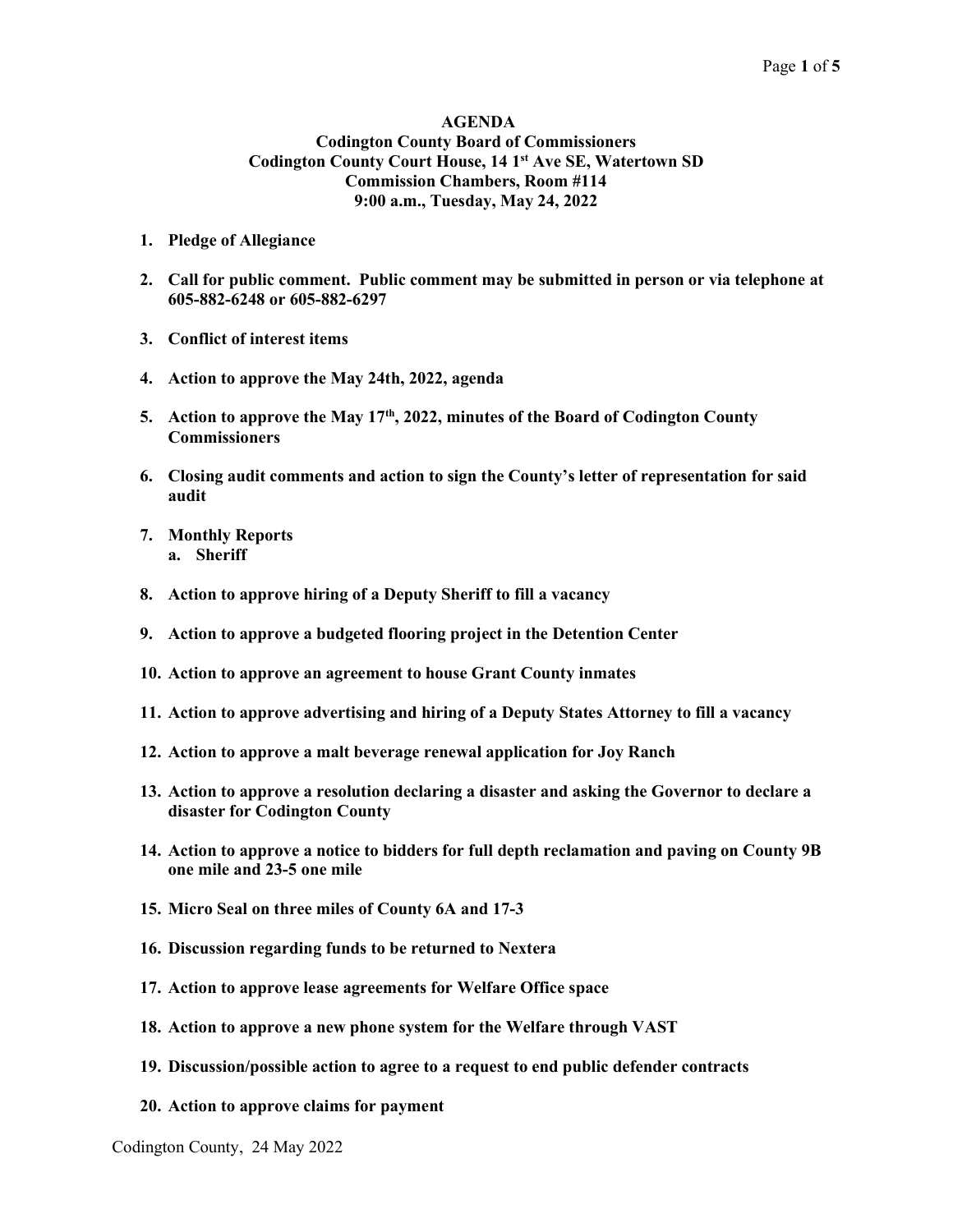- 21. Action to approve automatic budget supplements
- 22. Action to approve personnel changes
- 23. Action to approve travel requests
- 24. Public Notices a possible quorum of Commissioners could be in attendance at:
- 25. Old Business
- 26. New Business
- 27. Open
	- a. Public Comments
	- b. Commission Comments
- 28. Action to enter into Executive session per SDCL 1-25-2
	- (1) Discussion of personnel issues
	- (2) Consulting with legal counsel or reviewing communications from legal counsel regarding proposed or pending litigation or contractual matters
	- (3) Preparing for contract negotiations with employees or employee's representatives
	- (4) Discussing information listed in SDCL 1-27-1.5 (8) and 1-27-1.5 (17) (safety or disaster)
- 29. Action to adjourn until 9:00 a.m., Thursday, June  $9<sup>th</sup>$ , 2022; at the Codington County Court House

Codington County does not discriminate on the basis of race, color, national origin, sex, religion, age, or disability in employment or the provision of service.

> Official Proceedings County of Codington Codington County Court House  $14 \,$  1st Ave SE Watertown, SD 57201

May 24, 2022

The Codington County Commissioners met in regular session at 9:00 a.m., Tuesday, May 24, 2022, at the Codington County Court House. Commission members present were: Lee Gabel, Charlie Waterman, Myron Johnson, Troy VanDusen and Brenda Hanten; Chair, Brenda Hanten, presiding. Michelle Burkhart, South Dakota Dept. of Legislative Audit, led the pledge of allegiance.

### CALLS FOR PUBLIC COMMENT AND CONFLICT OF INTEREST ITEMS

Chair Hanten called for public comments to be taken up during the open portion of the meeting; none were offered. There were no conflict-of-interest items to note.

#### AGENDA APPROVED

Motion by VanDusen, second by Gabel, to approve the May 24<sup>th</sup>, 2022 agenda as posted; all voted aye; motion carried.

### MINUTES APPROVED

Codington County, 24 May 2022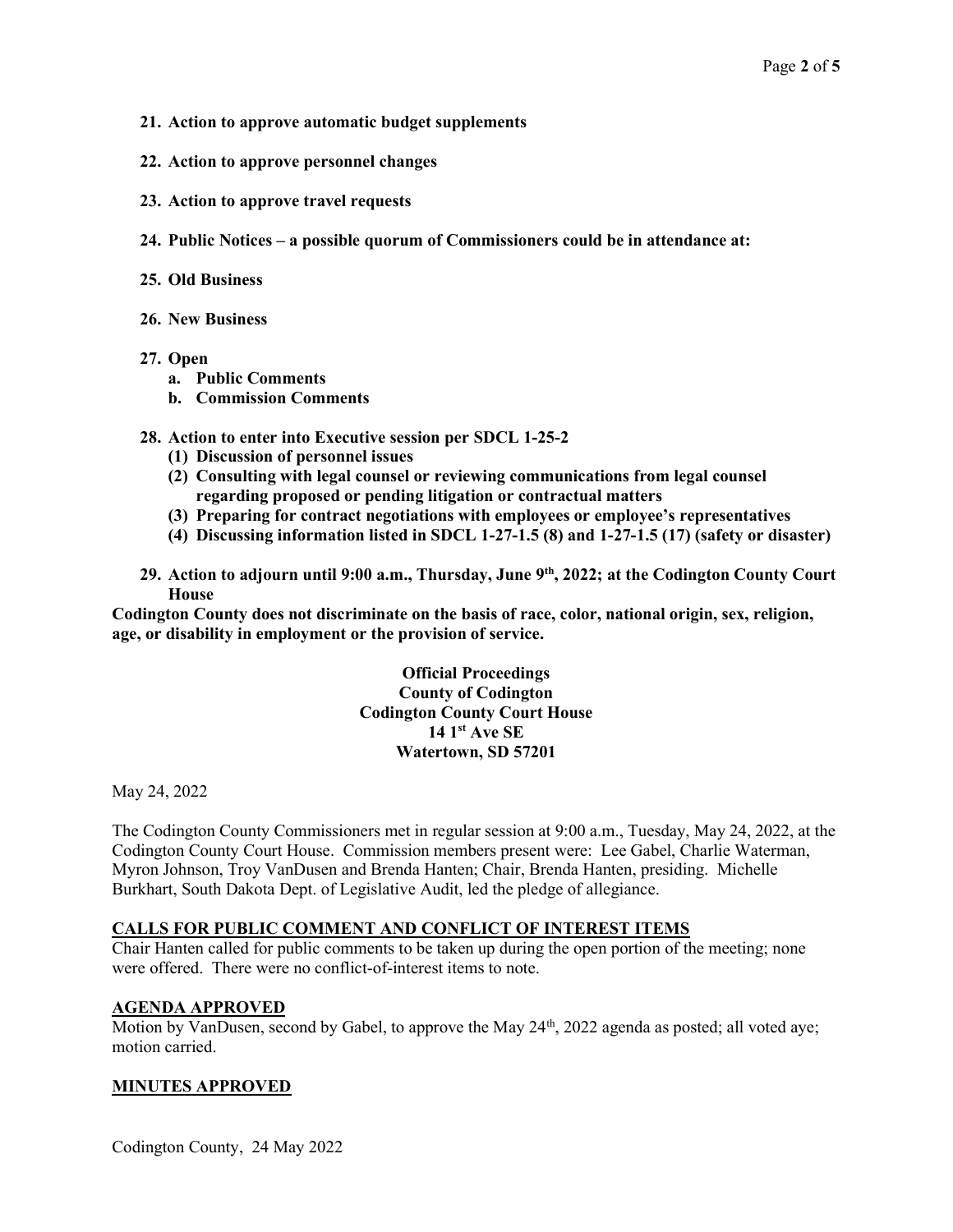Motion by Johnson, second by Waterman, to approve the minutes of May  $17<sup>th</sup>$ , 2022; all voted aye; motion carried.

## CLOSING AUDIT COMMENTS

Michelle Burkhart, SD Dept. of Legislative Audit, reviewed the 2019 – 2020 Codington County financial statement and compliance audit findings with the Board. Ms. Burkhart noted there were no material findings in this audit. Motion by VanDusen, second by Gabel, to authorize the Chairman to sign the management representation letter pertaining to the audit period; all voted aye; motion carried.

## MONTHLY REPORTS

Sheriff, Brad Howell, provided the Board with the following statistics, compiled from the month of April 2022, for the Detention Center and Sheriff's Office: fees were collected in the amount of \$7,983.00 and were retained by the County; 514 cases/calls for service; 14 accident reports were completed; 86 warrants served; 149 sets of civil papers served; 3,778 transport miles; average daily inmate population 70.57 (high ADP 77 and low ADP 64); 22 individuals wearing SCRAM (security continuous remote alcohol monitor) bracelets; 8 individuals using remote breathalyzers; 28 individuals testing twice daily PBT'S; 37 individuals reporting twice weekly for UA Drug testing; 197 bookings; \$13,025.00 collected in fees for out of county prisoner contracts; \$3,980.00 collected in work release fees; \$6,096.00 collected in fees for the 24/7 program; and \$5,511.00 collected for SCRAM fees. Sheriff Howell briefly updated the Board on the Detention Center commissary which has been up and running for approximately two weeks, with a commission of 30% to the County resulting in revenue of \$1,426.00 to date.

## DEPUTY SHERIFF POSITION VACANCY

Motion by VanDusen, second by Johnson, to authorize the Sheriff to hire a Deputy Sheriff to fill a pending vacancy on May  $27<sup>th</sup>$ ; all voted aye; motion carried

### DETENTION CENTER FLOORING PROJECT

Motion by Gabel, second by Waterman, to approve a flooring project in the Detention Center. Sheriff Howell presented the Board with a quote in the amount of \$8,978.00, from MidWest Grinding, to grind, polish and seal a section of flooring in the Detention Center, as budgeted in 2022. All voted aye; motion carried.

# GRANT COUNTY INMATE CONTRACT

Motion by Gabel, second by VanDusen, to approve a contract for the housing of Grant County inmates in the Codington County Detention Center; all voted aye; motion carried.

### DEPUTY STATE'S ATTORNEY POSITION VACANCY

Motion by Gabel, second by VanDusen, to authorize State's Attorney, Rebecca Morlock Reeves, to hire a Deputy State's Attorney to fill a vacancy pending June 24<sup>th</sup>, all voted aye; motion carried.

### 2022-2023 MALT BEVERAGE LICENSE RENEWAL

Motion by Johnson, second by Waterman, to approve the following 2022-2023, on/off sale, Malt Beverage license renewal application: Joy Ranch of South Dakota; all voted aye; motion carried.

## DISASTER DECLARATION

Emergency Management Deputy Director, Cheri Howell, met with the Board to request a disaster declaration for Codington County due to violent weather which occurred on May 12, 2022. Motion by Johnson, second by Gabel, to approve Resolution 2022-12; requesting the Governor of the State of South Dakota and the President of the United States, to declare a disaster; all voted aye; motion carried.

### Resolution #2022-12

Codington County, 24 May 2022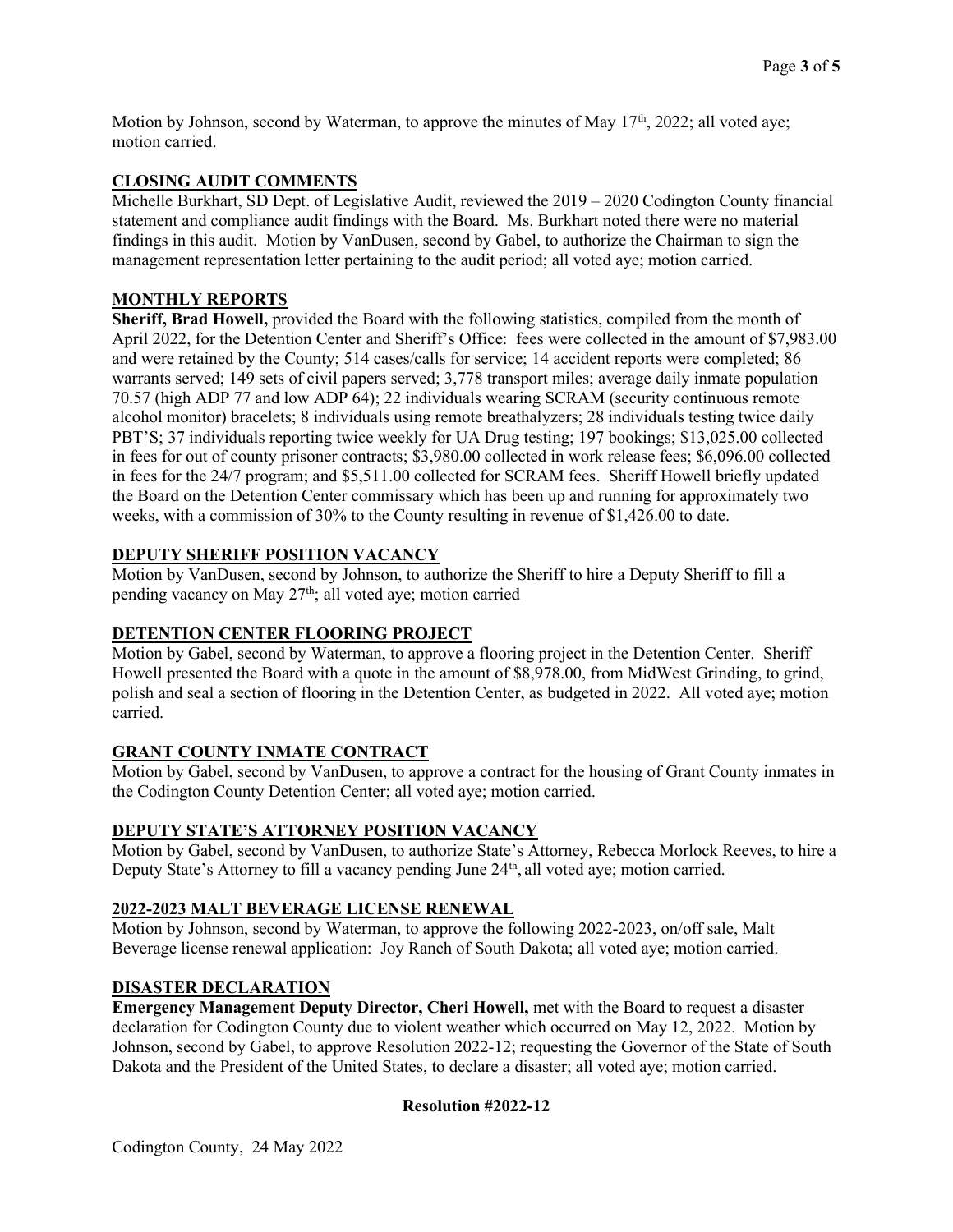WHEREAS, Codington County, South Dakota, has suffered damage, brought on by severe winds, rain and tornados on May 12, 2022; and

WHEREAS, Codington County has committed all available resources and taken all possible actions within the jurisdictional boundaries to combat and to alleviate the emergency/disaster and local resources are not adequate to cope with the situation.

WHEREAS, Codington County recognizes that all municipal, tribal and rural electric cooperatives, utility companies, farmers and ranchers have taken all possible actions within the jurisdictional boundaries to combat and to alleviate the emergency/disaster.

THEREFORE, BE IT RESOLVED that the Codington County board of Commissioners for, and on behalf of the citizens of Codington county, request the Governor of the State of South Dakota to petition the President of the United States of America to declare Codington County, South Dakota an emergency/disaster area.

Dated this 24<sup>th</sup> day of May, 2022.

Brenda Hanten Chairman, Codington County Board of Commissioners

ATTEST:

Cindy Brugman Codington County Auditor

### NOTICE TO BIDDERS ROAD RECLAMATION AND MICROSEAL PROJECT

Motion by Gabel, second by Johnson, to approve a notice to bidders for stabilized full depth reclamation and microseal on various Codington County roadways; all voted aye; motion carried. Bids will be opened and publicly announced at the Board's meeting schedule for June 14, 2022.

### NEXTERA ROAD RECLAMATION FUNDS

County Highway Supt., Rick Hartley and Banner Project Manager, Waylon Blasius, met with the Board to discuss the funds provided to Codington County by NextEra for the restoration construction efforts of the haul roads utilized by NextEra Energy Resources and their affiliates during the construction of the Crowned Ridge Wind and Crowned Ridge Wind II developments. In June of 2021 NextEra provided the County with funding in the amount of \$11,484,475.00 to be utilized to cover all costs incurred by the County to facilitate the restoration construction efforts. Discussion was held regarding the remaining restoration items that were carried over from 2021 due to seasonal restrictions. Mr. Blasius recommended a refund to NextEra in the amount of \$2,933.318.93 with sufficient funds retained for the final restoration items to be completed. Discussion was held regarding the certainty of the amount of funds that may be needed to complete the final items. The Board did not take action, to refund NextEra, at this time.

# WELFARE OFFICE SPACE LEASE

Welfare Director, Sara Foust, presented the Board with a revised lease agreement for office space, located at 7 West Kemp, for the Welfare Office. The revised lease provides for electrical upgrades at the Landlord's expense. The County's liability insurance provider has notified the Welfare Director that the liability insurance limits can also be met per the landlord's requirement at no additional cost to the